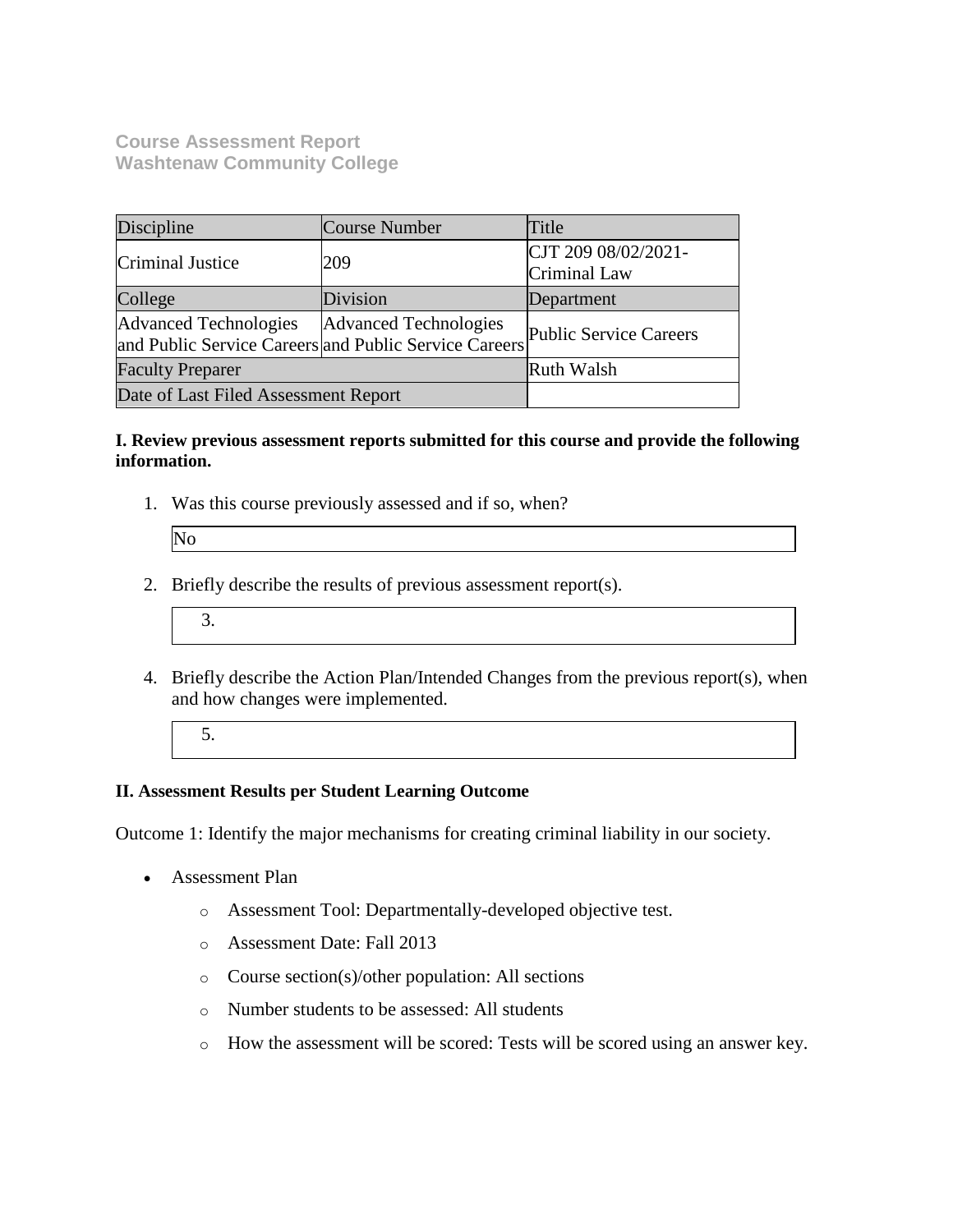- o Standard of success to be used for this assessment: 75% of students will score 70% or better.
- o Who will score and analyze the data: Department Chair
- 1. Indicate the Semester(s) and year(s) assessment data were collected for this report.

| Fall (indicate years below) below) | Winter (indicate years) | SP/SU (indicate years)<br>below) |
|------------------------------------|-------------------------|----------------------------------|
|                                    |                         | 202i                             |

2. Provide assessment sample size data in the table below.

| # of students enrolled | # of students assessed |
|------------------------|------------------------|
|                        |                        |

3. If the number of students assessed differs from the number of students enrolled, please explain why all enrolled students were not assessed, e.g. absence, withdrawal, or did not complete activity.

Several students withdrew from the course or dropped the course throughout the semester.

4. Describe how students from all populations (day students on campus, DL, MM, evening, extension center sites, etc.) were included in the assessment based on your selection criteria.

Only one online section was offered and therefore only one section was assessed.

5. Describe the process used to assess this outcome. Include a brief description of this tool and how it was scored.

A 20-question multiple-choice quiz was administered. Six of the questions directly assessed outcome #1. In order to meet the standard of success, 17 of the 22 students would need to correctly answer 5 of the 6 questions. This would equate to 77% of the students scoring 83% or better. (Because of the limited number of questions, it was impossible to get closer to the standard of success.)

6. Briefly describe assessment results based on data collected for this outcome and tool during the course assessment. Discuss the extent to which students achieved this learning outcome and indicate whether the standard of success was met for this outcome and tool.

# Met Standard of Success: No

15 of the 22 students correctly answered 5/6 questions correctly, equating to 68% of the students, not the 75% required. However, another 5 students (22%) answered 4/6 questions correctly. Although 4/6 equates to only 66.6% (not the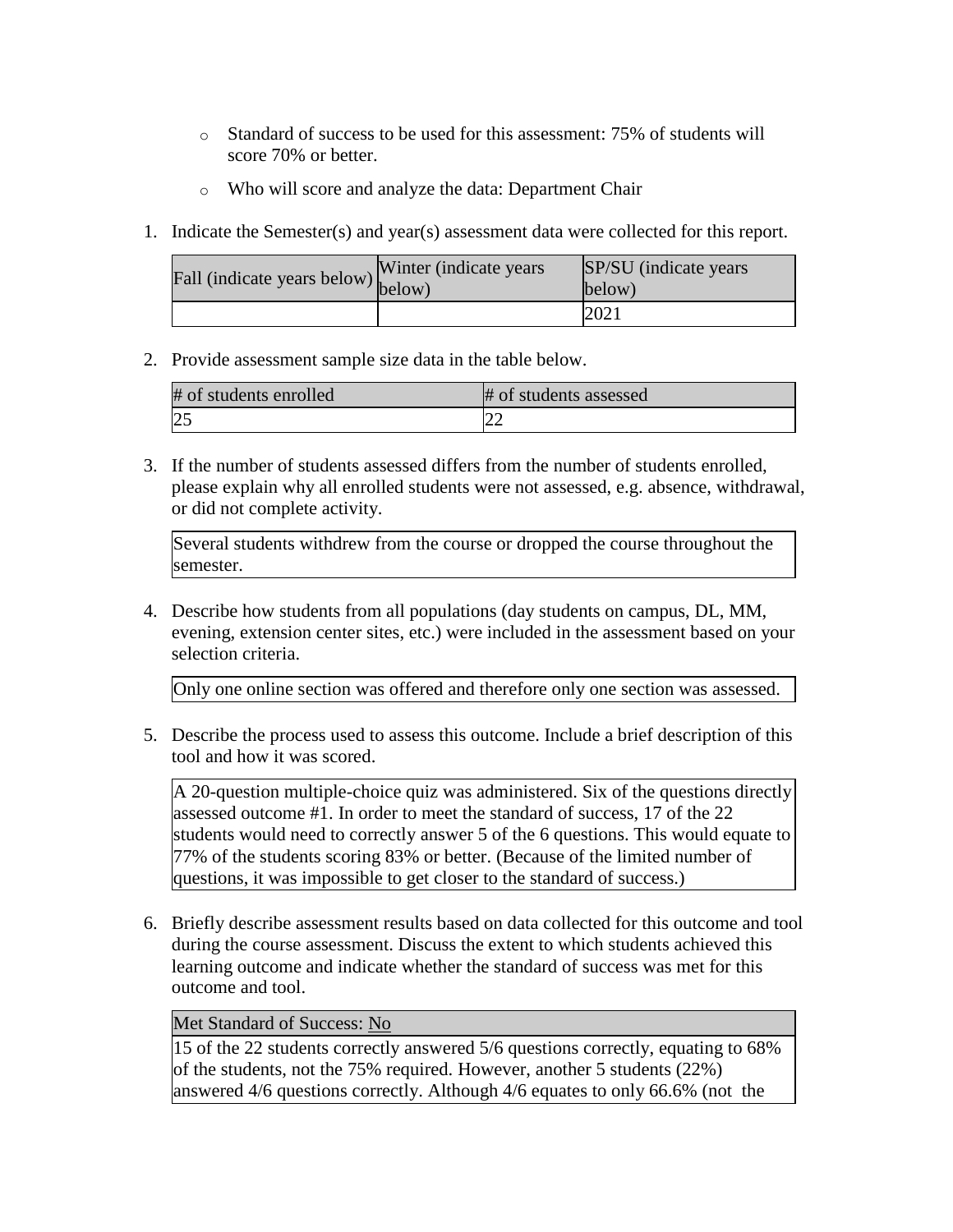required 70%) it does indicate that had the pool of questions been greater, the standard of success might have been met. An item analysis also indicate the majority of students did well on most questions other than question #5.

Question #1 - 19/22 answered correctly (86%)

Question #4 - 21/22 answered correctly (95%)

Question #5 - 11/22 answered correctly (50%)

Question #6 - 21/22 answered correctly (95%)

Question #16 - 16/22 answered correctly (73%)

Question #17 - 20/22 answered correctly (91%)

7. Based on your interpretation of the assessment results, describe the areas of strength in student achievement of this learning outcome.

Overall the students did well on this test with the exception of question #5.

8. Based on your analysis of student performance, discuss the areas in which student achievement of this learning outcome could be improved. If student met standard of success, you may wish to identify your plans for continuous improvement.

In reviewing question #5 the wording needs to be more specific. In a multiplechoice question, students were asked if "in general," laws were uniform throughout the nation. I can see how that question could be interpreted in different ways. Had that question not been asked, the standard of success would have been met. It appears the information related to this outcome is being taught and understood by students.

Outcome 2: Recognize the basic components of each of the major crimes.

- Assessment Plan
	- o Assessment Tool: Departmentally-developed multiple choice quiz.
	- o Assessment Date: Fall 2013
	- o Course section(s)/other population: All sections
	- o Number students to be assessed: All students
	- o How the assessment will be scored: Answer key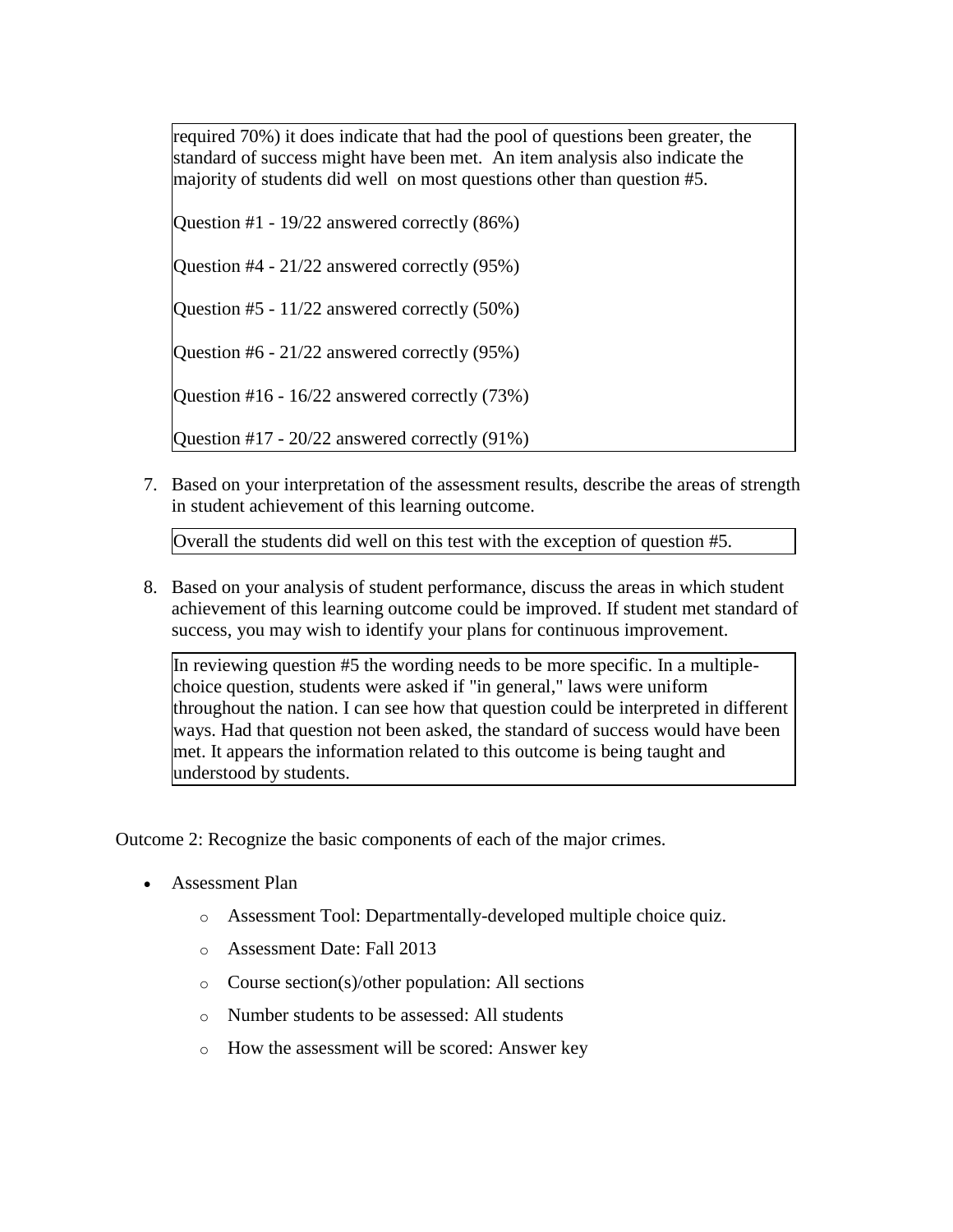- o Standard of success to be used for this assessment: 75% of the students will score 75% or higher
- o Who will score and analyze the data: Department Chair
- 1. Indicate the Semester(s) and year(s) assessment data were collected for this report.

| rall (indicate years below) below) | Winter (indicate years) | SP/SU (indicate years)<br>below) |
|------------------------------------|-------------------------|----------------------------------|
|                                    |                         | 202i                             |

2. Provide assessment sample size data in the table below.

| # of students enrolled | # of students assessed |
|------------------------|------------------------|
|                        |                        |

3. If the number of students assessed differs from the number of students enrolled, please explain why all enrolled students were not assessed, e.g. absence, withdrawal, or did not complete activity.

Students withdrew or failed to continue class.

4. Describe how students from all populations (day students on campus, DL, MM, evening, extension center sites, etc.) were included in the assessment based on your selection criteria.

Only one online section of this course was offered. All students in class were assessed.

5. Describe the process used to assess this outcome. Include a brief description of this tool and how it was scored.

A final "Issue Identification" exam was given. The main focus of the exam was to test the student's ability to evaluate a situation, determine if there was criminal liability and then select the correct crime from a code book. A point system was used to evaluate the exam based on a rubric. Although 75% was not distinguishable, a minimum of 524 points out of 750 (70%) was considered to be a passing score.

6. Briefly describe assessment results based on data collected for this outcome and tool during the course assessment. Discuss the extent to which students achieved this learning outcome and indicate whether the standard of success was met for this outcome and tool.

#### Met Standard of Success: No

8 of the 16 students scored 524 points or more on this exam. This equates to 50% of the students having completed the test with a passing score (70%) or better. The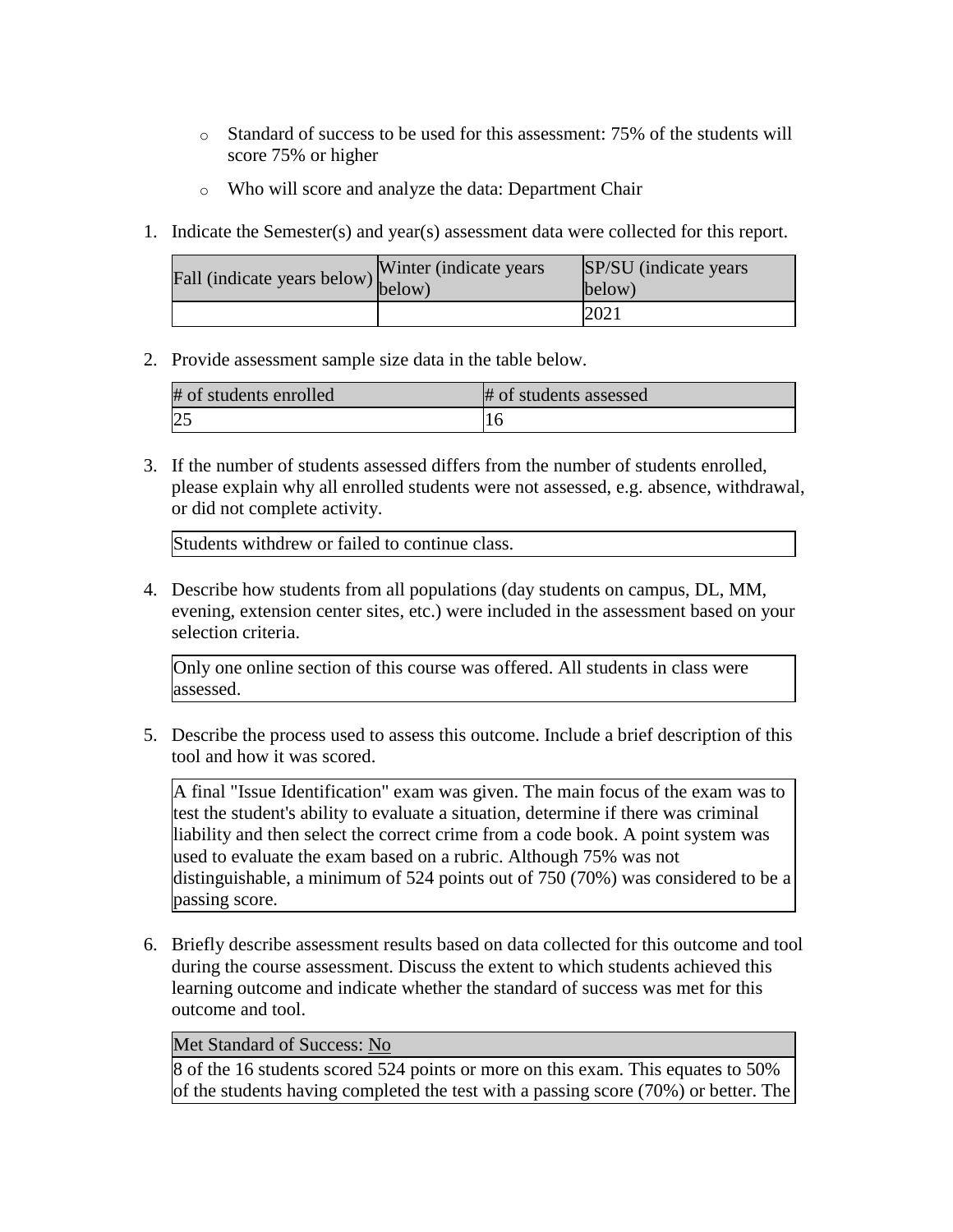standard of success was not met. The main factor contributing to the low percentage was that students were instructed to obtain a copy of the Michigan Penal Code repeatedly throughout the semester as the book was essential throughout the semester, but particularly necessary to pass the final exam. Several students did not do this, thinking they could look up the necessary laws online. Since this was a timed test and they were using their computers, this was not possible. As a result, it would have been impossible to have passed the exam.

7. Based on your interpretation of the assessment results, describe the areas of strength in student achievement of this learning outcome.

Usually, most students pass the exam used to assess outcome #2. However, few passed in this round of assessment. Therefore, I see few "areas of strength in student achievement" for this outcome based on this assessment.

8. Based on your analysis of student performance, discuss the areas in which student achievement of this learning outcome could be improved. If student met standard of success, you may wish to identify your plans for continuous improvement.

Assignments were "tweaked" during COVID in order to force students to review Michigan crimes throughout the semester. Students were asked to outline crimes from each module. I think the necessity of purchasing the text, as well as learning the statutes could be reinforced by one or more objective tests before the final exam.

Outcome 3: Identify the elements of the major defenses to a crime.

- Assessment Plan
	- o Assessment Tool: Departmentally-developed multiple choice questions
	- o Assessment Date: Fall 2013
	- o Course section(s)/other population: All sections
	- o Number students to be assessed: All students
	- o How the assessment will be scored: Answer key
	- o Standard of success to be used for this assessment: 75% of the students will score 75% or higher
	- o Who will score and analyze the data: Department Chair
- 1. Indicate the Semester(s) and year(s) assessment data were collected for this report.

| $\text{unit}$ (indicate years below) Winter (indicate years | SP/SU (indicate years) |
|-------------------------------------------------------------|------------------------|
|                                                             | below)                 |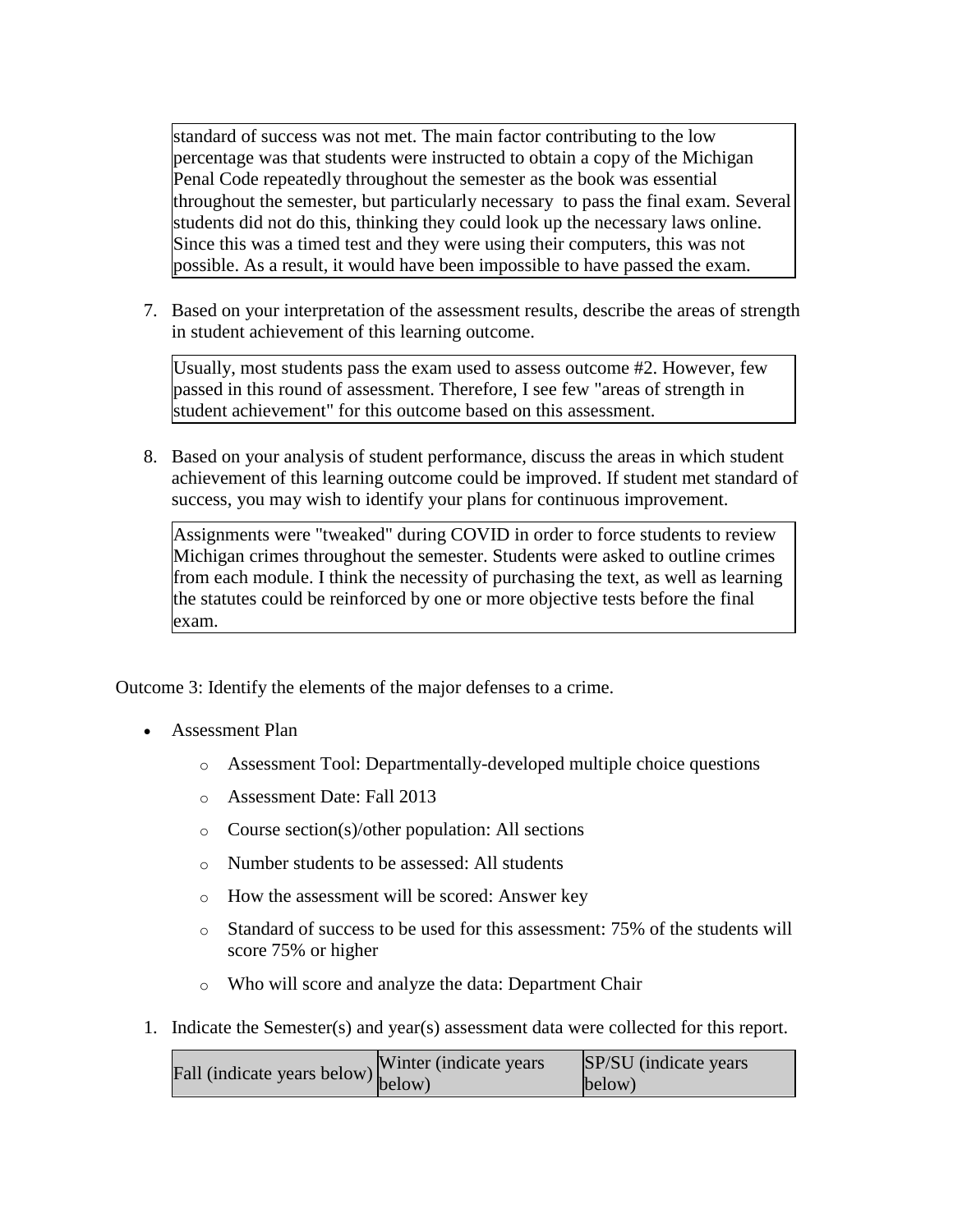|--|--|--|

2. Provide assessment sample size data in the table below.

| # of students enrolled | # of students assessed |
|------------------------|------------------------|
| 2 <sup>5</sup>         |                        |

3. If the number of students assessed differs from the number of students enrolled, please explain why all enrolled students were not assessed, e.g. absence, withdrawal, or did not complete activity.

Several students either withdrew or stopped coming to class.

4. Describe how students from all populations (day students on campus, DL, MM, evening, extension center sites, etc.) were included in the assessment based on your selection criteria.

Only one online section was offered this semester.

5. Describe the process used to assess this outcome. Include a brief description of this tool and how it was scored.

Students were given 15 short scenarios. They were asked to indicate whether the defendant could successfully assert a defense to a criminal act and if so, to select the correct defense. They were given 20 points for successfully identifying the correct defense from a list of defenses, and an additional 10 points for justifying why that defense was appropriate.

6. Briefly describe assessment results based on data collected for this outcome and tool during the course assessment. Discuss the extent to which students achieved this learning outcome and indicate whether the standard of success was met for this outcome and tool.

Met Standard of Success: No

Each of the 15 questions was worth a maximum of 30 points, for a total of 450 points. In order to meet the standard of success (75% scoring 75% or higher), a student would need to have obtained 340 of the 450 points. Only 3 of the 20 students scored 340 points or more.

7. Based on your interpretation of the assessment results, describe the areas of strength in student achievement of this learning outcome.

Not quite half of the students demonstrated proficiency in identifying defenses to crimes. However, the assessment method did require students to do more than merely identify elements of defenses. The students demonstrated they were able to evaluate a situation and determine whether there was a valid defense to criminal liability, based on their knowledge of the elements of the defenses.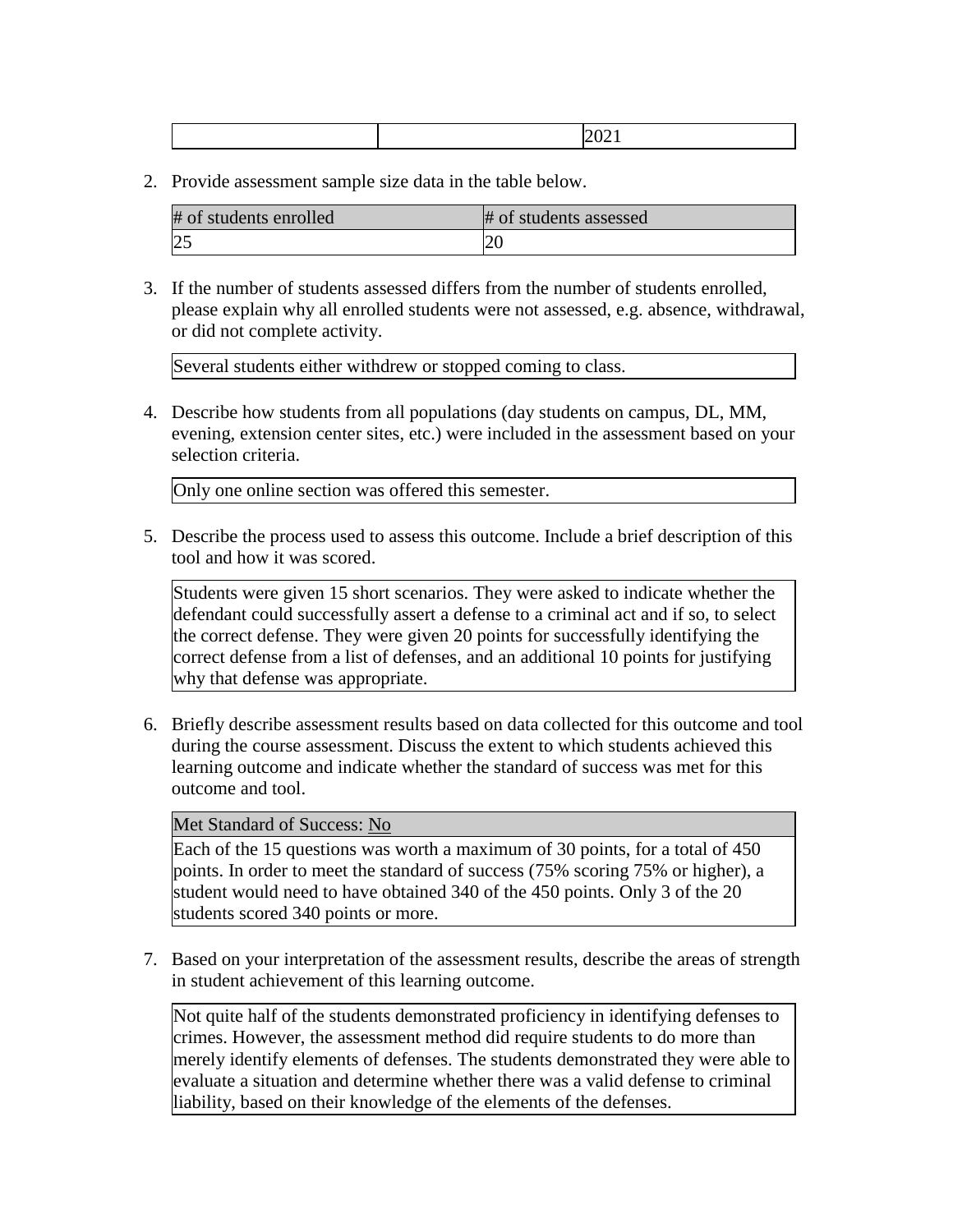8. Based on your analysis of student performance, discuss the areas in which student achievement of this learning outcome could be improved. If student met standard of success, you may wish to identify your plans for continuous improvement.

Although a short practice test was available for students to attempt before the actual test, students have suggested they would like more questions. A more extensive "practice" test will be developed. Students will also be asked to outline the elements of some defenses.

## **III. Course Summary and Intended Changes Based on Assessment Results**

1. Based on the previous report's Intended Change(s) identified in Section I above, please discuss how effective the changes were in improving student learning.

N/A

2. Describe your overall impression of how this course is meeting the needs of students. Did the assessment process bring to light anything about student achievement of learning outcomes that surprised you?

In reviewing this assessment, I believe the online version of this course needs to be reworked. Many of the assignments involved briefing criminal cases. Students would attempt these briefs without doing the concomitant readings. Much time was spent reading and briefing the cases to the exclusion of the required readings. (Many briefs have already been eliminated and replaced with required outlines of crimes.)

Also, the Student Learning Outcomes need to be more specific and reflect the actual expectations faculty have for the students. "Identifying" and "Recognizing" need to be supplemented with "Applying" and "Analyzing".

3. Describe when and how this information, including the action plan, was or will be shared with Departmental Faculty.

The Department Chair will collaborate with other faculty who teach this course, as well as with CiTL personnel to rework the online version.

4.

Intended Change(s)

| <b>Intended Change</b> | Description of the<br>change           | Rationale                                                   | Implementation<br>Date |
|------------------------|----------------------------------------|-------------------------------------------------------------|------------------------|
| Outcome Language       | Outcomes will be<br>changed to reflect | This is a 200-level<br>course (which<br>transfers as a 300- | 2021                   |